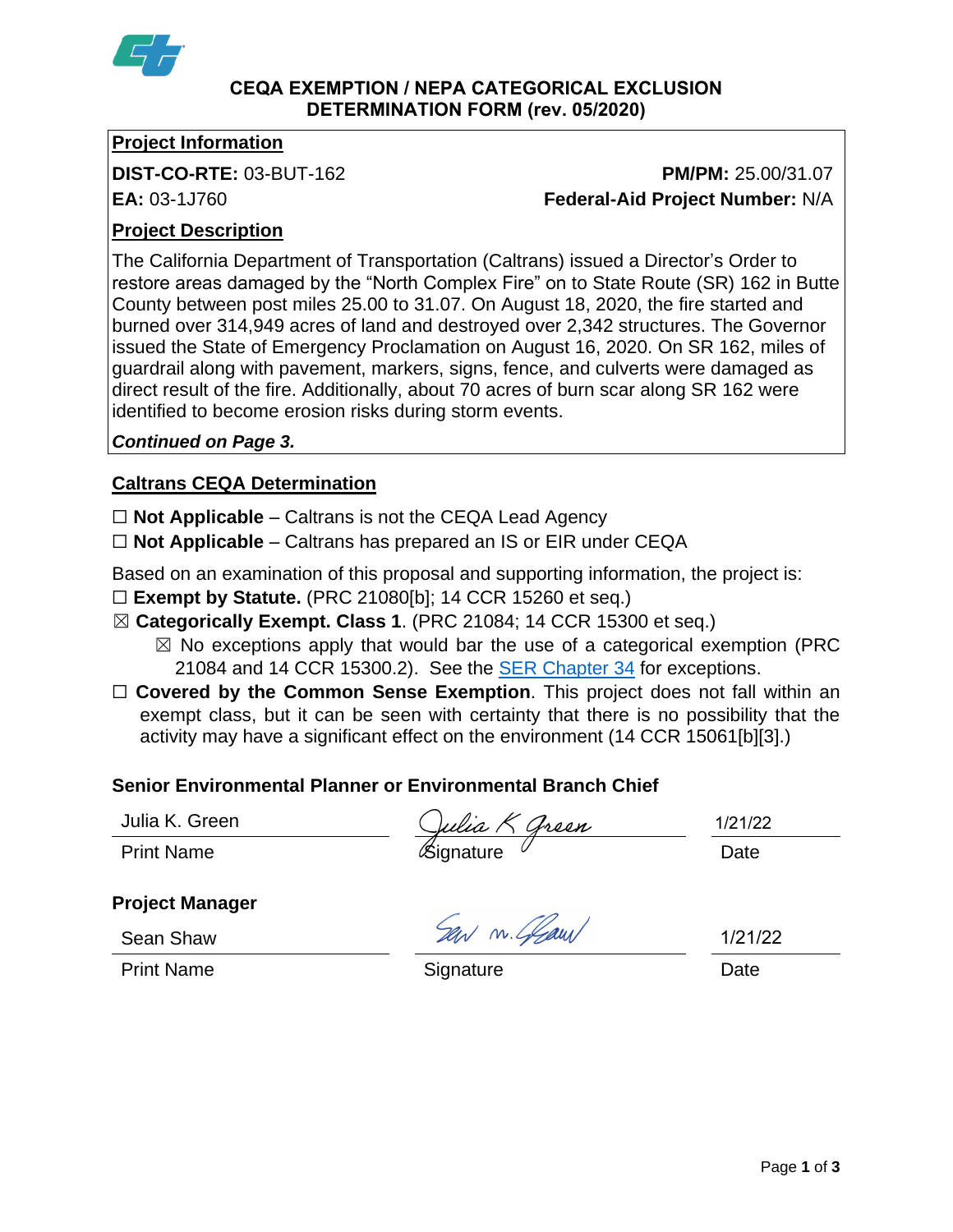

#### **CEQA EXEMPTION / NEPA CATEGORICAL EXCLUSION DETERMINATION FORM**

# **Caltrans NEPA Determination**

Caltrans has determined that this project has no significant impacts on the environment as defined by NEPA, and that there are no unusual circumstances as described in 23 CFR 771.117(b). See **SER Chapter 30** for unusual circumstances. As such, the project is categorically excluded from the requirements to prepare an EA or EIS under NEPA and is included under the following:

☒ **23 USC 326:** Caltrans has been assigned, and hereby certifies that it has carried out the responsibility to make this determination pursuant to 23 USC 326 and the Memorandum of Understanding dated April 18, 2019, executed between FHWA and Caltrans. Caltrans has determined that the project is a Categorical Exclusion under:

## ☒ **23 CFR 771.117(c): activity (c)(22)**

☐ **23 CFR 771.117(d): activity (d)( )**

☐ **Activity N/A listed in Appendix A of the MOU between FHWA and Caltrans**

□ 23 USC 327: Based on an examination of this proposal and supporting information, Caltrans has determined that the project is a Categorical Exclusion under 23 USC 327. The environmental review, consultation, and any other actions required by applicable Federal environmental laws for this project are being, or have been, carried out by Caltrans pursuant to 23 USC 327 and the Memorandum of Understanding dated December 23, 2016 and executed by FHWA and Caltrans.

#### **Senior Environmental Planner or Environmental Branch Chief**

Julia K. Green

Print Name **Solution Struck** Struck Contract Contract Contract Contract Contract Contract Contract Contract Contract Contract Contract Contract Contract Contract Contract Contract Contract Contract Contract Contract Contra

1/21/22

#### **Project Manager/ DLA Engineer**

Sean Shaw

Sew m. Glaw

1/21/22

Print Name **Signature Date Date Date Date** 

**Date of Categorical Exclusion Checklist completion:** 11/24/21 **Date of Environmental Commitment Record or equivalent:** 12/2/21